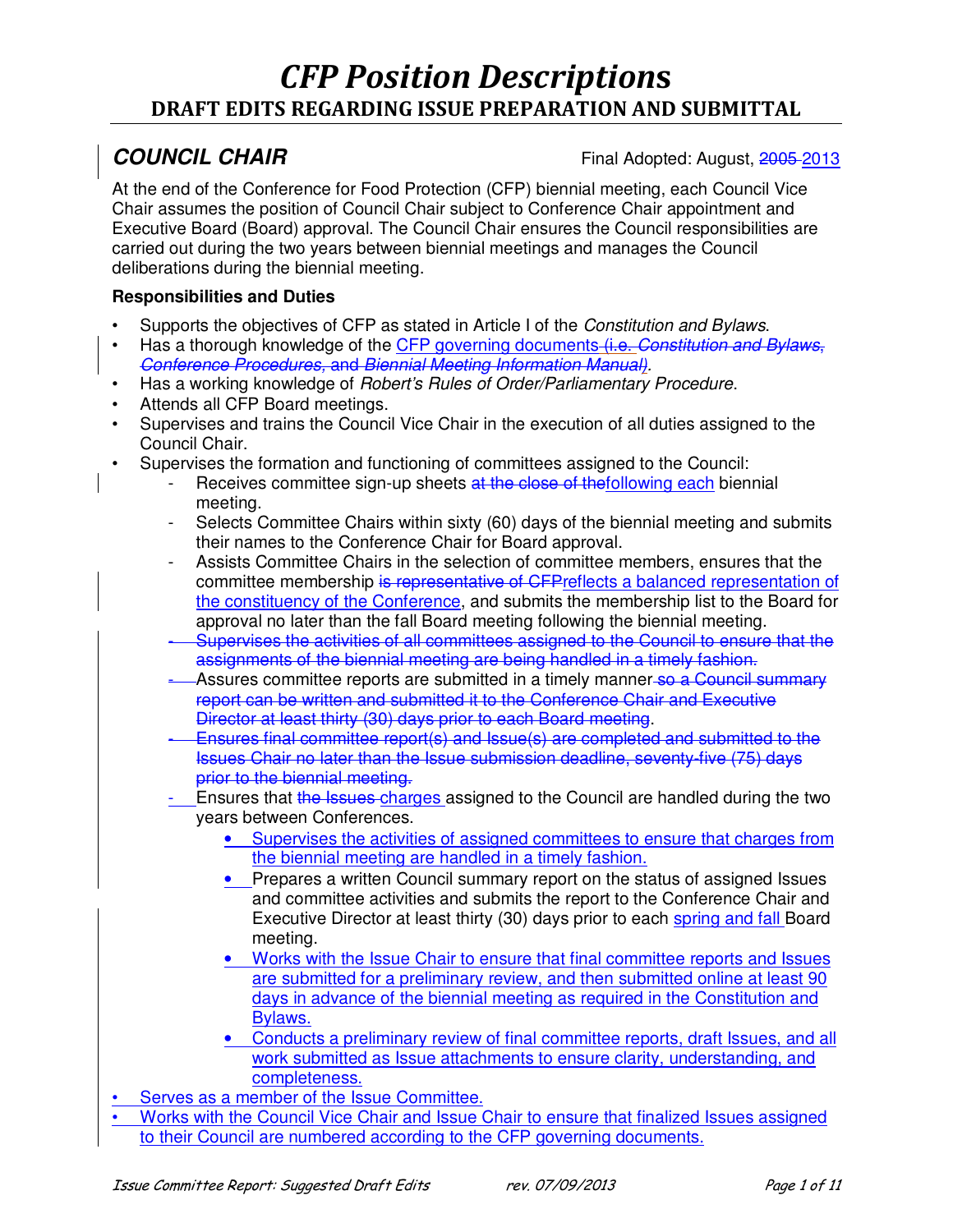- Establishes Council membership as set forth in Article IX of the *Constitution and Bylaws:*
	- Reviews Council applications as submitted during the summer preceding the biennial meeting.
	- Selects Council members ensuring balanced representation as described in Article IX and the Appendix of the *Constitution and Bylaws*
	- Provides the names of nominated Council members and alternates for appointment by the Conference Chair and approval by the Board at the fall Board meeting prior to the next biennial meeting.
	- Notifies all Council applicants of their appointment status.
	- Maintains communication with Council members prior to the biennial meeting and ensures pre-registration to confirm ability to serve on the Council.

### • At the biennial meeting:

- Attends Council member orientation session during the biennial meeting.
- Manages the Council deliberation process as described in Article XI of the *Constitution and Bylaws* and Section V of the *Conference Procedures:*
- During Council deliberations votes on Issues only in the event of a tie.
- Assigns the Council Vice Chair to supervise the activities of the Council Scribe and Runner.
- Verifies that all Issues are properly recorded at the end of each day of Council deliberations and that the electronic copy of Issues is delivered to the Executive Director.
- Works with Issue Chair and Scribe Supervisor to conduct a final review and editing of all Issues recommendations from their Council to ensure clarity and understanding, and to ensure Issues are in the approved format.
- Gives final approval of their Council Issue recommendations prior to publication or web posting.
- Prepares the Council Summary Report at the conclusion of Council deliberations for presentation to the Assembly of State Delegates as described in Section VII of the *Conference Procedures.*
- Consults with the incoming Council Chair to determine suitable Council Vice Chair candidates for recommendation, subject to Board review and approval and Conference Chair appointment.
- Assists incoming Conference Chair in the preparation of the final Conference recommendations pursuant to Section IX, *Conference Procedures.*

#### **Selection Criteria**

- A member in good standing of CFP.
- Commits to serving two (2) years as Council Chair and has the approval and support of their employer.

#### **In order to maintain their neutrality during Council deliberations, the following rules of conduct shall apply to the Council Chair during the biennial conference:**

- Outside the Council deliberations, the Chair shall refrain from publicly voicing a personal opinion on an Issue that is before the Council in such a manner or extent that it may call into question his or her ability to remain neutral when the Issue ultimately reaches the Council floor.
- May answer questions related to a specific Issue during Council deliberations if the intent of the response is to objectively educate or clarify the Council, presenter or person approved to address the Council.
- May offer personal opinions in the following situations: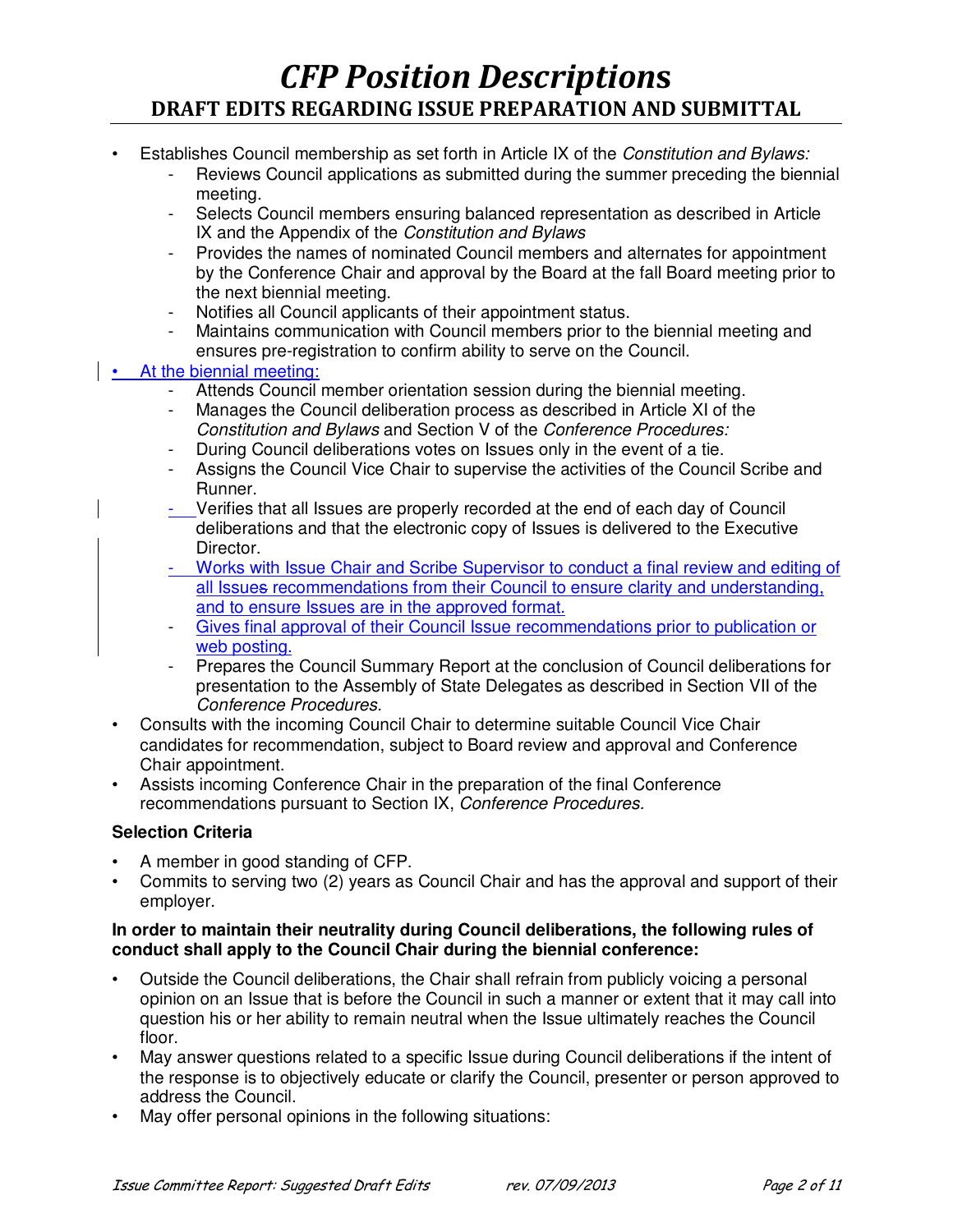- Outside of council deliberations, including constituency consensus meetings and caucuses, with the clarification that one is offering a personal opinion and not speaking as the Council Chair.
- During Council deliberations, only when one's position as Chair has been clearly relinquished to someone else (per Robert's Rules of Order Newly Revised).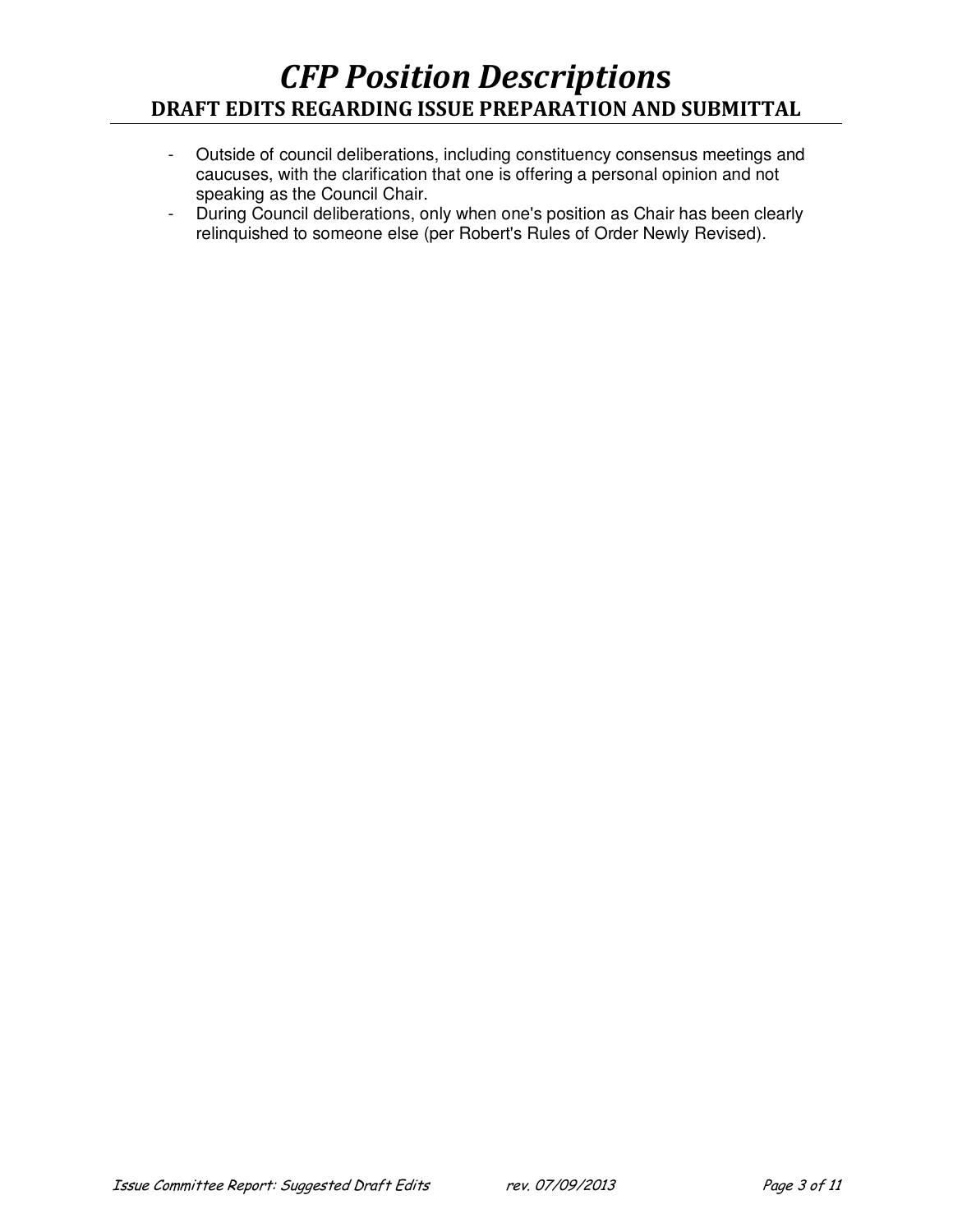**COUNCIL VICE CHAIR**<br>
Final Adopted: August, 2005-2013

### **Position Description**

At the end of the Conference for Food Protection (CFP) biennial meeting the newly elected Conference Chair, with approval by the Executive Board (Board), appoints the Council Vice Chair. The Council Vice Chair assists the Council Chair in carrying out the Council's assigned charges throughout the two years between biennial meetings as well as during Council deliberations at the biennial meeting.

- Supports the objectives of CFP as stated in Article I of the *Constitution and Bylaws.*
- Has a thorough knowledge of the CFP governing documents (i.e. *Constitution and Bylaws*, *Conference Procedures,* and *Biennial Meeting Information Manual.).*
- Has a working knowledge of *Robert's Rules of Order/Parliamentary Procedure*.
- Attends CFP Board meetings.
- Assumes the duties of the Council Chair in the event the Council Chair is unable to fulfill required duties during the two (2) year term until a new Council Chair of the same constituency is appointed by the Board.
- Assists the Council Chair in selecting Committee Chairs.
- Works with the Council Chair and Committee Chairs as they select Committee members.
- Assists the Council Chair in ensuring that Committees are actively working on their assignments and meeting deadlines, including but not limited to assuring:
	- Committee assignments charges are being deliberated through face-to-face meetings or conference calls.
	- Committee membership is current and constituency balance is maintained.
	- Committee reports are written and submitted as requiredto the Council Chair at least thirty (30) days prior to the Board meeting.
	- **Ensures that fFinal committee reports and Issue(s) are completed and submitted as** required to the Issues Chair seventy-five (75) days prior to the biennial meeting.
	- Preliminary review of final committee reports, draft Issues, and work submitted as
	- Issue attachments is completed to ensure clarity, understanding, and completeness. • Serves as a member of the Issue Committee.
- Works with the Council Chair and Committee Chairs to nominate Council members and alternates, as set forth in Article IX of the *Constitution and Bylaws*, from persons who have submitted applications to the Executive Director during the summer preceding the biennial meeting.
- Works with the Council Chair and Issue Chair to ensure that finalized Issues assigned to their Council are numbered according to the CFP governing documents.
- At the biennial meeting:
	- Assists the Council Chair during the deliberation of the Issues assigned to the Council.
	- During Council deliberations, in the absence of the Council Chair, votes on Council Issues only in the event of a tie.
	- Works with the Issue Chair to ensure that any reassigned Issue, supporting documentation, and rationale for reassignment is successfully communicated and assigned to the new Council.
	- Attends the Scribe/Runner Orientation and supervises the activities of the Council Scribe and Runner.
	- Attends the Council member orientation session during the biennial meeting.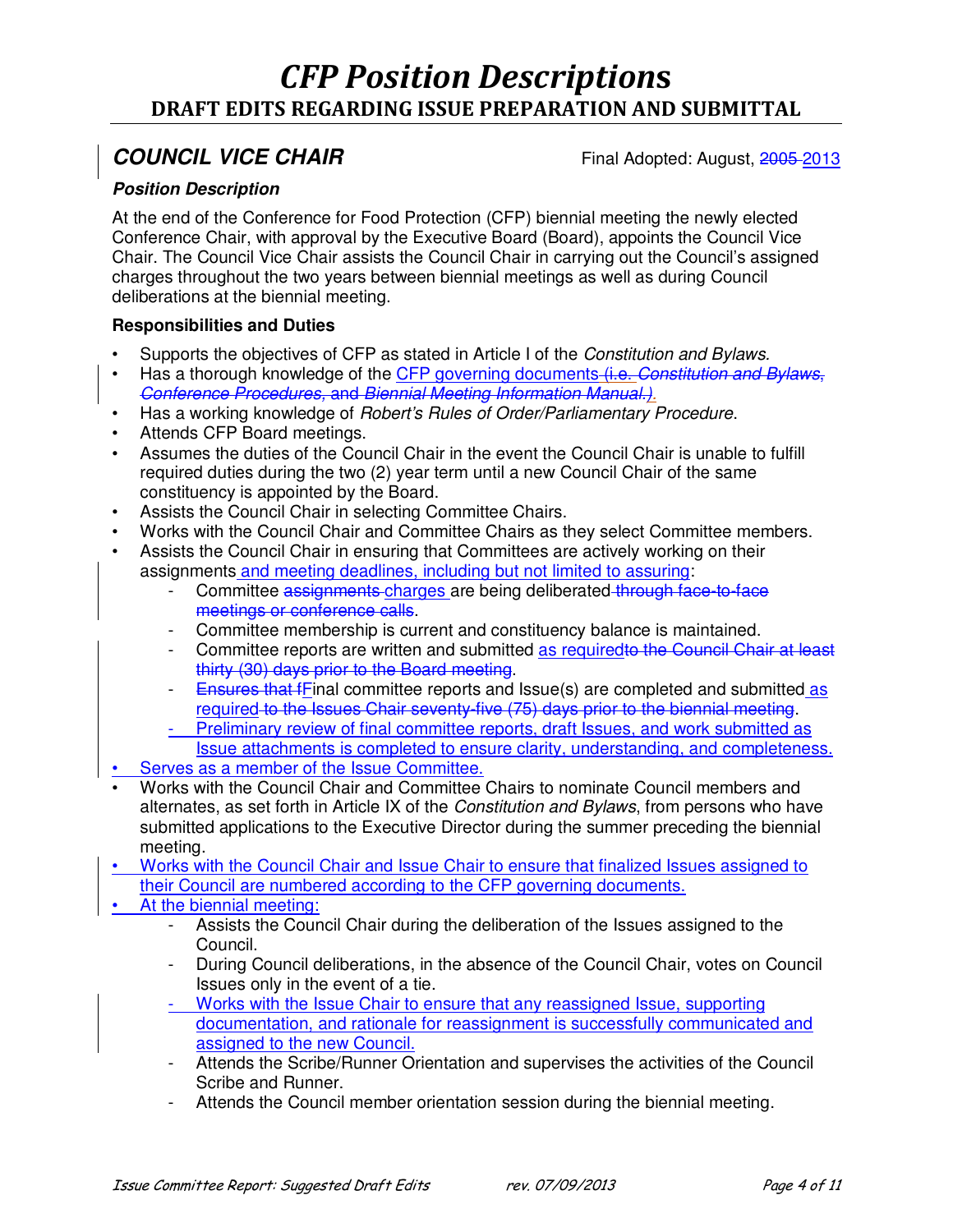- Assists the Council Chair in verifying that all Issues are properly recorded at the end of each day of Council deliberations and that the electronic copy of Issues is delivered to the Executive Director.
- Assists in conducting a final review of all Issues prior to publication to ensure clarity and understanding, and to ensure Issues are in the approved format.
- Assists the Council Chair in preparing the Council Report for presentation to the Assembly of State Delegates.
- Consults with the outgoing Council Chair to determine suitable Vice Chair candidates and makes a recommendation to the Conference Chair subject to Board review and approval.

### **Selection Criteria**

- A member in good standing of CFP.
- Commits to serving through two (2) biennial Conference meetings, i.e. two (2) years as Council Vice Chair and two (2) years as Council Chair; and have the approval and support of their employer.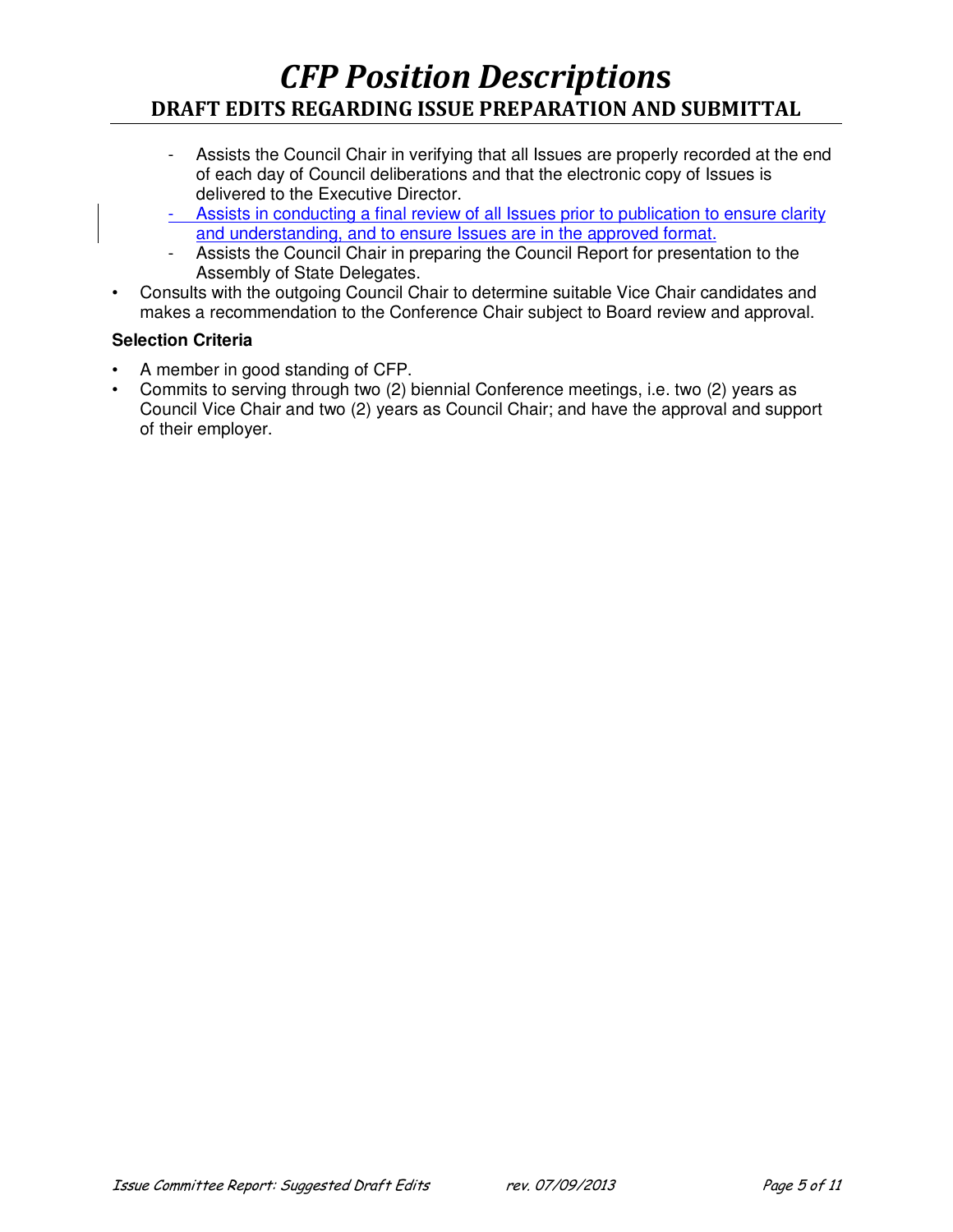**COMMITTEE CHAIR**<br>
Final Adopted: August, 20052013

At the end of the biennial Conference for Food Protection (CFP) meeting, the new Council Chair and Vice Chair nominate Chairs for their respective Committees who will be formally appointed by the Conference Chair and approved by the CFP Executive Board (Board).

- Supports the objectives of CFP as stated in Article I of the *Constitution and Bylaws.*
- Has a working knowledge of Robert's Rules of Order/Parliamentary Procedure.
- Manages a Committee that serves from appointment until replaced or until the committee's charge(s) is completed.
- Selects the Committee Members with the assistance of the Council Chair and Council Vice Chair, ensuring that the membership is balanced among regulatory, industry, academia and consumersreflects a balanced representation of the constituency of the Conference.
- Submits the recommended membership list to the Council Chair who forwards it to the Executive Director for distribution to the Board for review and approval by the August (Fall) Board meeting following the biennial CFP meeting.
- Notifies committee applicants of their appointment status and apprises committee members of their responsibilities.
- Assists the Council Chair and Council Vice Chair in identifying qualified Committee members for Council positions from the list of Council applicants.
- Oversees conduct of Committee responsibilities, including:
	- Determines whether the Committee needs to have written Committee Bylaws and develops them for review by the Constitution and Bylaws Committee; the Committee Chair then submits the reviewed Bylaws to the Council Chair for presentation to the Board for approval.
	- Copies Council Chair and Council Vice Chair on all communications sent to Committee members.
	- Follows the guidelines for Committees written in the *Conference Procedures*, Section VIII.
	- Establishes a work plan and timeline to accomplish the committee's assigned charges.
	- Schedules committee work, conference calls and meetings, delegates assignments to the committee members and ensures committee work is completed on time.
	- Requests from the Executive Board via the Council Chair any modification of assigned charges.
	- Contacts the CFP Executive Director for information and required forms to be completed for Executive Board approval of CFP funds that are available to assist a Committee in conducting its business.
	- Completes reports on a timely basis as requested by the Council Chair at least 30 days before each fall and spring Board meeting (held in April and August).
	- Writes Issue(s) and a final Committee Report with the assistance of the committee members as requested by the Council Chair.
		- Submits draft of final committee report, Issues, and committee generated documents and recommendations for preliminary review by the Council Chair, Council Vice Chair, and Issue Chair by a stated due date.
		- Edits documents as necessary and works with Council Chair and Issue Chair to ensure clarity, understanding, and completeness of all committee generated documents, including making any non-substantive changes without requiring committee member approval (e.g., reorganization of information, insertion of missing information).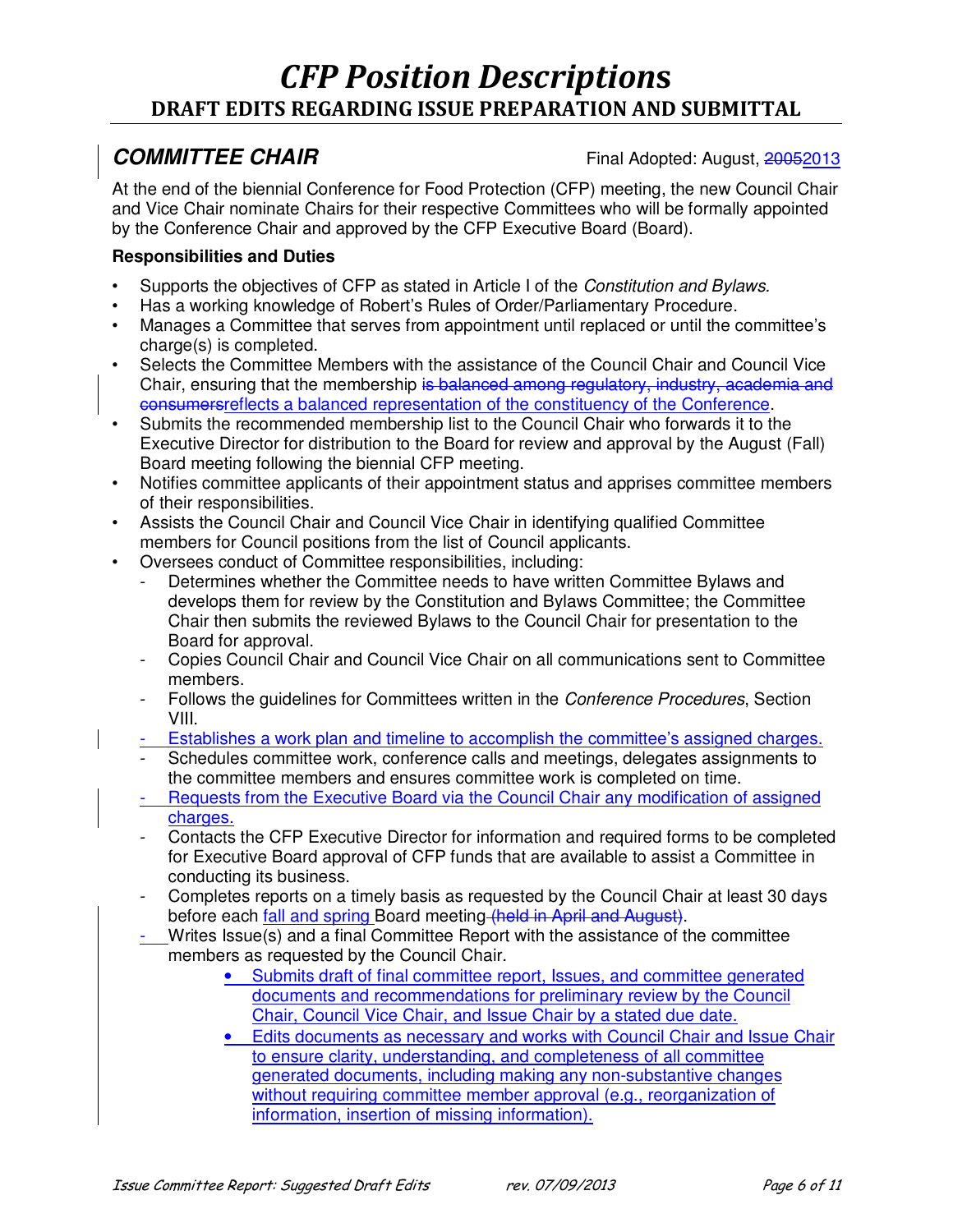- Shall submit to the committee any substantive changes to document content (i.e., change of purpose, intent or direction) for their approval with 48 hour response time requirement; majority vote of those that respond shall deem documents as "approved."
- Submits committee Issues by a stated due date and in the required format, and works with Issue Reviewers to ensure Issues are readable, easy to understand, and meets all submittal and acceptance criteria.

### **Selection Criteria**

- A member in good standing of CFP.
- Commits to serving as Committee Chair and have the approval and support of their employer.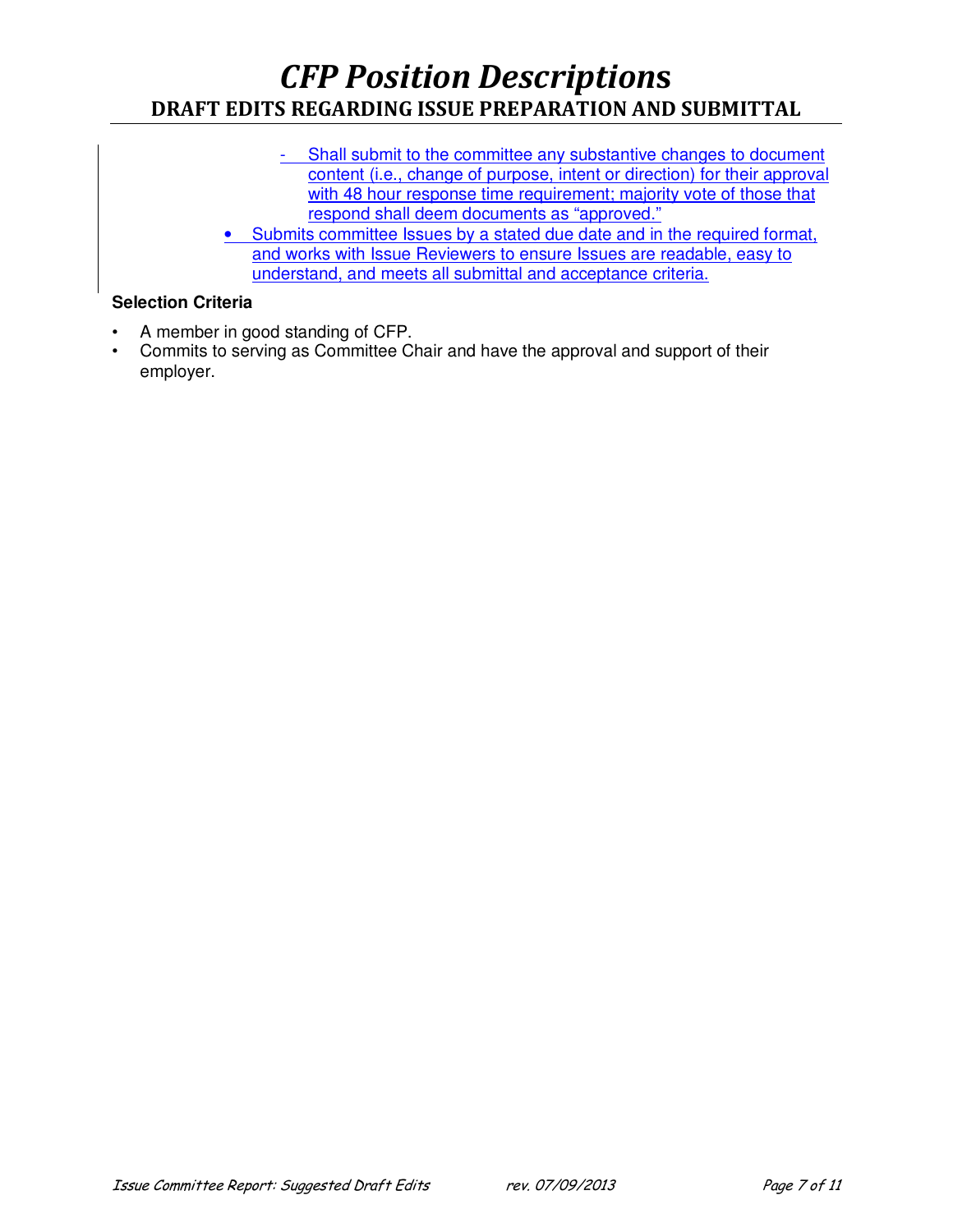### **ISSUE COMMITTEE CHAIR** *COMMITTEE* CHAIR

### **Position Description**

At the end of the Conference for Food Protection (CFP) biennial meeting, the newly elected Conference Chair appoints the *Issue Chair of the Issue Committee*, with the approval of the Executive Board (Board), to serve through the next biennial Conference meeting. This standing committee reports directly to the Board.

- Supports the objectives of the Conference for Food Protection as stated in Article I of the *Constitution and Bylaws***.**
- Has a thorough knowledge of the CFP governing documents (i.e. *Constitution and Bylaws*, *Conference Procedures,* and *Biennial Meeting Information Manual).*
- Serves as Chair of the Issue Committee.
	- Selects members of the Issue Committee\* from the roster of current CFP members. Committee should be comprised of at least eight (8) members and Ensures that the membership -reflects a balanced representation of the constituency of the Conference.
	- Reports to the Board as a standing committee chair and follows the direction of the Board.
	- Schedules committee work and meetings, delegates assignments to the committee members, and ensures committee work is completed on time.
	- Submits a report of the Committee's activities to the Board thirty (30) days prior to each spring and fall Board meeting.
- Serves as a member of the Constitution and Bylaws, Procedures Committee, and other adhoc committees as appropriate, to ensure compatibility of any new or revised policy or procedures that may impact the Issue process.
- Works with the Executive Director to establish the annual calendar and confirm Issue submittal and review deadline dates.
- Works with committee chairs, in conjunction with the Council Chairs and Council Vice Chairs, to ensure that all committee submitted Issues and final reports meet submittal and acceptance criteria:
	- Conducts a preliminary review of all draft committee final reports, Issues, recommendations, and content attachments for clarity, understanding, and completeness.
	- Monitors final online Issue submittals and notifies each Council Chair of the status of Issues submitted by their committee chairs.
- Works with the Conference Management Program (CMP) and Issue Management Program (IMP) to ensure that all Issues are submitted, reviewed, edited, and finalized or rejected according to CFP governing documents.
	- Ensures that all Issues meet the required Issue submittal and acceptance criteria.
	- Consults with Issue submitters and works with submitters to revise Issues to ensure clarity, understanding, and completeness.
	- Notifies the Executive Director and Conference Chair of any Issue that fails to meet the required Issue acceptance criteria.
- Supervises the Issue Committee in its review of the Issues by doing the following:
	- Reviews Issues submitted at least seventy-five (75) days before the biennial meeting.Consults with Issue submitters and works with submitters to revise Issues as needed. Submits to Issue Committee members all Issues that have been finalized, i.e., Issues that have met the Issue acceptance criteria specified in the *Conference*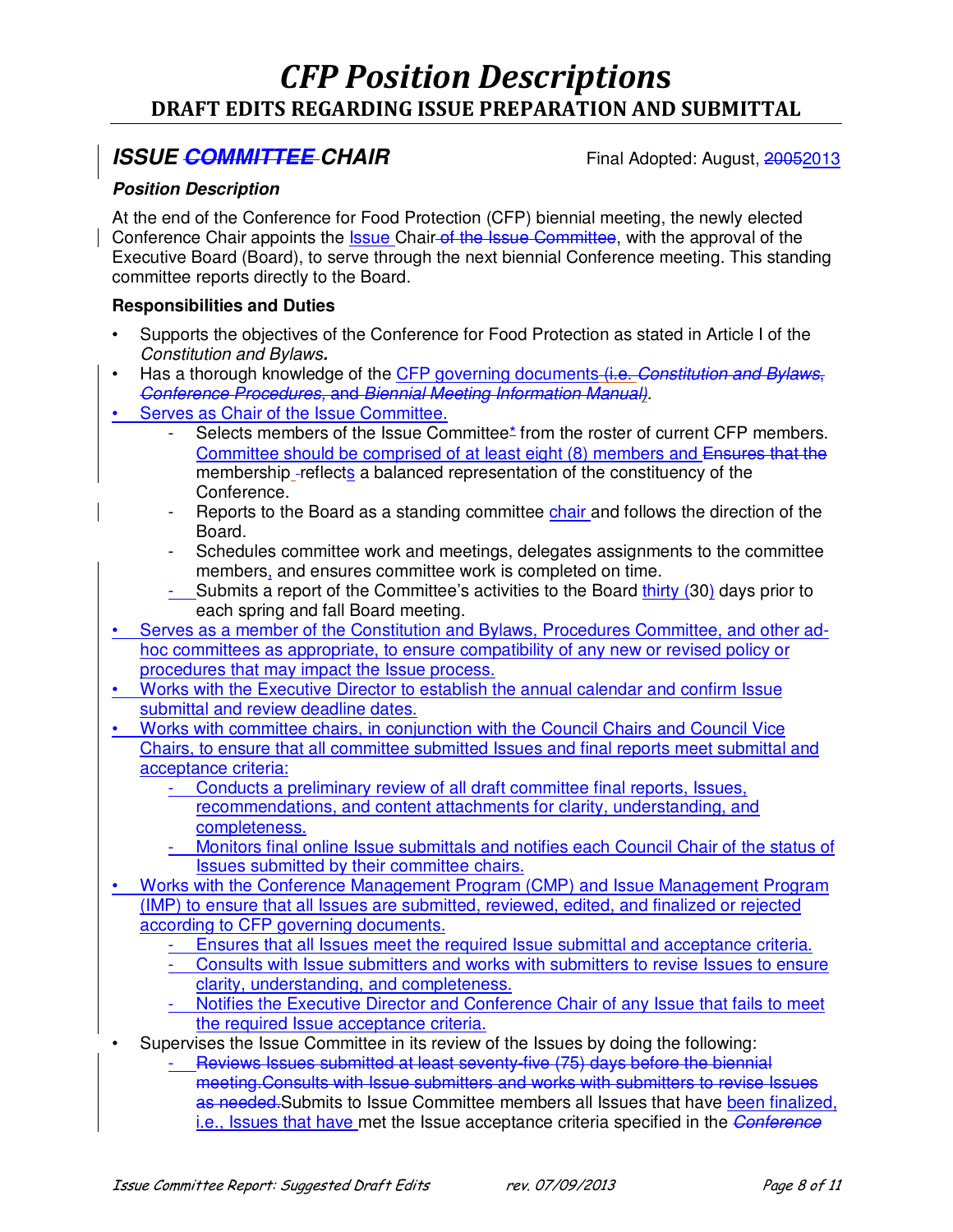*Procedures*CFP governing documents, as shown below, and are ready for council assignment.

- Ensures that the Issue Committee completes its assignments in accordance to the CFP governing documents.
	- All sections of form completed

Issue described completely with impact on retail distribution identified.

Public health aspect clearly stated so as to be easily understood.

Suggested solution or rationale sufficiently detailed to cover all aspects of the submission.

No commercialism.

Processes late breaking Issues accepted by the Board as follows:

- A late breaking Issue submitted after the deadline may be considered for Council assignment if it has first been presented to the Board for review and acceptance.
- Rejects those Issues that have not met the Issue acceptance criteria specified in the *Conference Procedures* as follows:
	- Issue Chair will make a reasonable attempt to contact the submitter with a brief explanation of the suggested changes.
	- Failure of the submitter to correct and or resubmit the Issue prior to the deadline date will result in rejection of the Issue.
	- At least thirty (30) days before the Conference meeting, the submitter of a rejected Issue is notified as to the reason for the rejection. The Conference Chair receives a copy of this communication.
	- A rejected Issue may be considered a special Issue if resubmitted by the submitter, accepted by the Board and submitted by the Board to a Council at the beginning of the biennial meeting.

• Numbers the assignments and attachments to reflect the Issue Committee assignments.

- Works with Council Chairs and Vice Chairs to ensure that Issues are numbered in accordance with the CFP governing documents.
- Submits the assigned and numberedfinalized Issue packets and attachments to the Executive Director.
- Processes late breaking Issues according to the Late Issue Submission Policy.
- During the biennial meeting:
	- Works with the Scribe Supervisor to conduct preliminary review of Issue recommendations for all Councils at end of each day; Issue Chair focuses on content clarity and understanding.
	- Reviews and edits all final Issue recommendations prior to printing or web posting to ensure Issues are in the approved format.
	- Reassigns or transfers Issues between Councils as needed during Council deliberations by working with Council Vice Chairs to ensure that appropriate material is transferred to the new Council, and verifying that a notice has been posted.

### **Selection Criteria**

- A member in good standing of CFP.
- Commits to serving two (2) years as Chair of this standing committee and have the approval and support of their employer.

\*Note: The committee membership should be composed of at least eight (8) members: a Chair and at least one (1) representative from each of the following: state regulatory, local regulatory, federal agency, foodservice, retail food, academic institution and consumer organization.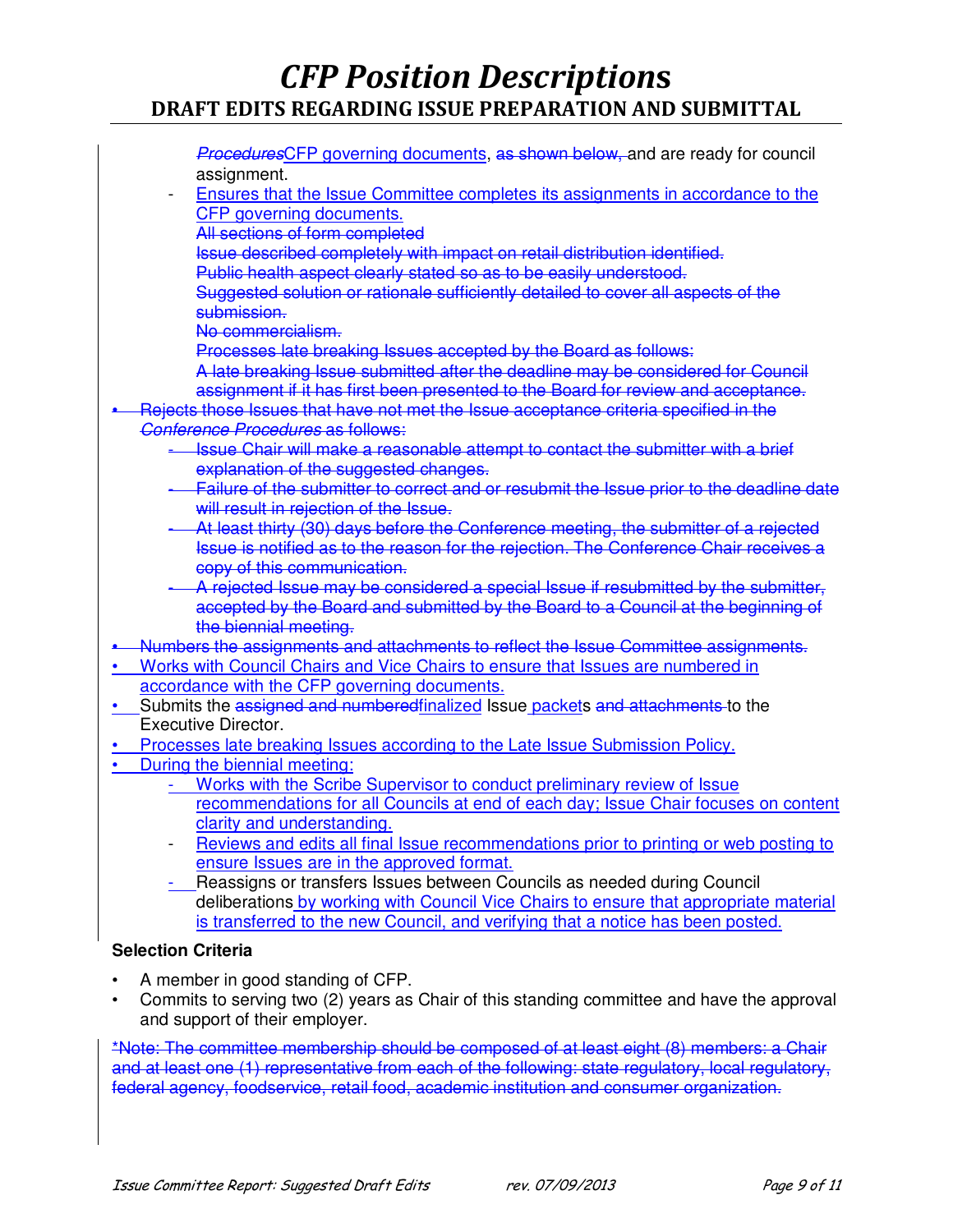### **CONSTITUTION AND BYLAWS / PROCEDURES COMMITTEE CHAIR**

Final Adopted: August, 20052013

### **Position Description**

At the end of each biennial Conference for Food Protection (CFP) biennial meeting the newly elected Conference Chair appoints the Chair of the CFP Constitution and Bylaws/Procedures Committee, with the approval of the Executive Board (Board), to serve through the next biennial Conference meeting.

### **Responsibilities and Duties**

- Supports the objectives of CFP as stated in Article I of the *Constitution and Bylaws***.**
- Has a thorough knowledge of the CFP governing documents (*Constitution and Bylaws*, *Conference Procedures,* and *Biennial Meeting Information Manual).*
- Attends CFP Executive Board meetings.
- Reports to the Board as a standing committee chair and follows the direction of the Board.
- Selects members of the Constitution and Bylaws/Procedures Committee\* from the roster of current CFP members. Committee should be comprised of at least eleven (11) members and reflect a balanced representation of the constituency of the Conference.
- Submits a report of the Committee's activities to the Board 30 days before each semiannualspring and fall Board meeting.
- Serves as chair of the Constitution and Bylaws / Procedures Committee and Ooversees conduct of Committee responsibilities, including:
	- Submission to the Board of any Committee recommendations to improve CFP administrative functions through proposals to amend the CFP governing documents*Constitution and Bylaws and/or Conference Procedures.*
	- Review of proposed memoranda of understanding or other draft documents being considered by the Board to ensure consistency with other CFP memoranda of understanding, the CFP governing documents*Conference Procedures*, *Constitution and Bylaws*, and other working documents.
	- Preparation, submission, and presentation at the biennial meeting, of Issues for Council II deliberations that contain the Board's recommendations to amend the CFP governing documents*Constitution and Bylaws and/or Conference Procedures.*
	- Presents a training session at the beginning of the biennial meeting to inform the participants about the workings of CFP, the CFP governing documents *Constitution and Bylaws, Conference Procedures, Biennial Meeting Information Manual and* other CFP working documents.
	- Reviews draft Bylaws from proposed by other CFP Committees Chairs for consistency and uniformity with the CFP governing documents *Constitution and Bylaws, and the Conference Procedures.*
	- Keeps current the CFP governing documents *Constitution and Bylaws and Conference Procedures* to reflect recommendations duly adopted by the CFP and submit official copies to the Executive Director for electronic storage and duplication as needed.
	- Edits other master documents of the CFP, including the *Biennial Meeting Information Manual.*
- Prior to each biennial meeting, reviews all Issues related to CFP governance to ensure recommended language is consistent and uniform and does not conflict with existing CFP documents; any suggested edits shall be submitted in writing to the Board, and to the Council Chair and Council Vice Chair for presentation during the Council deliberation.

### **Selection Criteria**